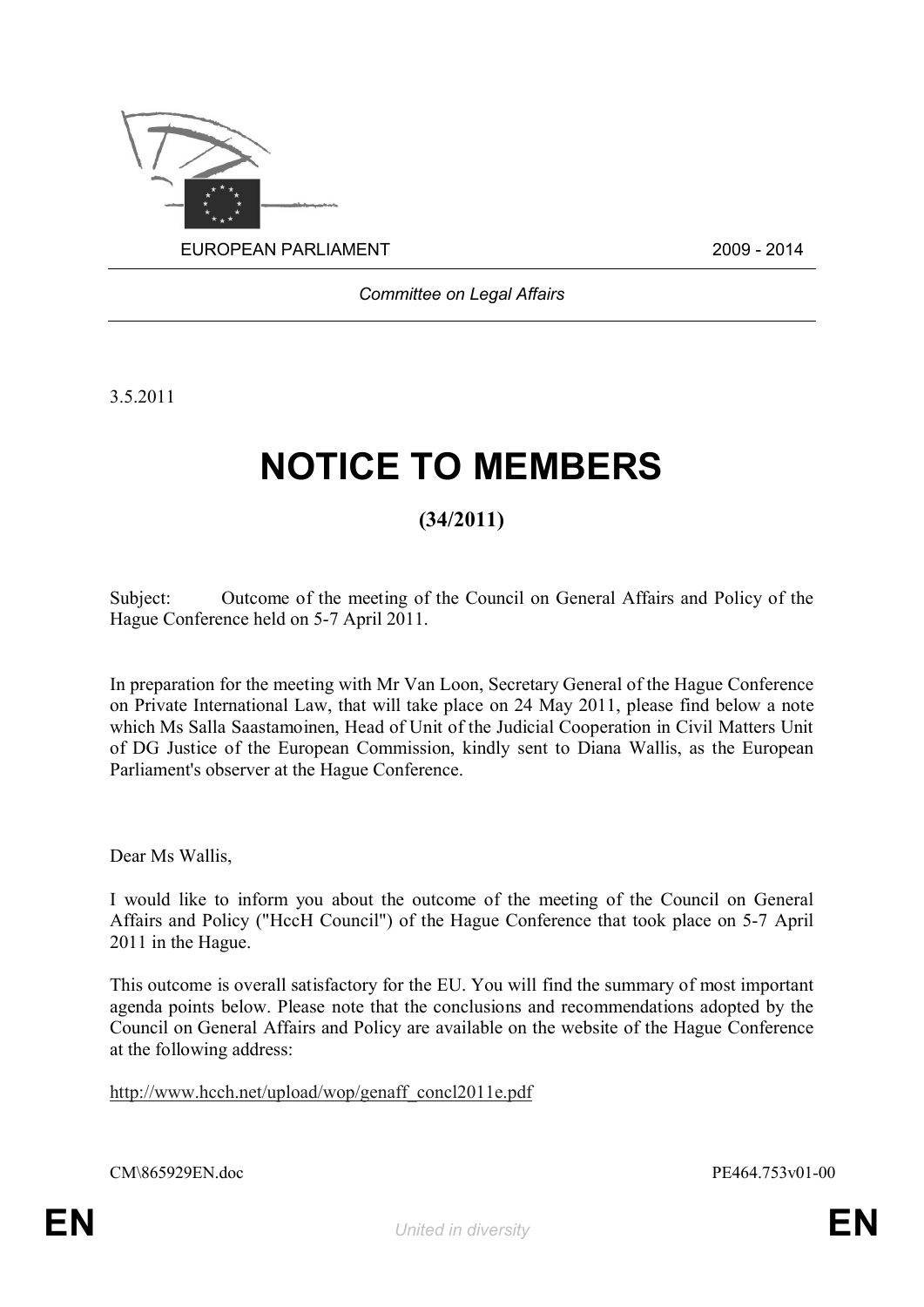**1) The future work programme** of the Hague Conference was the most important topic of the meeting.

In this context, the EU managed to keep on the agenda the **project o**n **accessing the content of foreign law** that is the EU's initiative in the Hague framework. The EU reported that the study on the access to foreign law and treatment of foreign law in the EU is ongoing and the joint conference with the Hague Conference is foreseen in February 2012. Nevertheless it must be mentioned that several doubts were raised by the other Delegations, in particular as to the Prototype Portal facilitating access to law created by the Permanent Bureau. It was decided that the Permanent Bureau should continue monitoring developments but not at this point take any further steps in this area (including on the Prototype Portal).

Concerning the resumption of the exploratory work on the so-called **Judgment project** (a global multilateral convention dealing with jurisdiction, recognition and enforcement of judgments in civil and commercial matters), the US surprisingly expressed its willingness to re-launch work in this area resuming the project that was abandoned 10 years ago just because of, in particular, the US opposition. However, the US expressed doubts on the possibility to have a "double" convention including both jurisdiction and recognition and enforcement. A positive result could be better achieved by limiting work to recognition and enforcement ("single convention"). Other Delegations echoed the US (New Zealand, Australia, Argentina, Switzerland, Brazil) supporting the establishment of a Working Group. The EU position was open but cautious and linked the future work incl. the establishment of the Working Group to the prior entry into force of the 2005 Choice of Court Convention. The EU was able to join to the compromise on the establishment of a small Working/Expert Group with a limited mandate to assess the history/background of the project, recent developments in the area and the possible merits of resuming the Judgments project, while stressing that this should not disturb the ratifications of the Choice of Court Convention. The Group will have to report at the next HccH Council in 2012.

There were no major problems regarding the other possible future projects: the exploratory work on international private law issues surrounding the status of children, including **international surrogacy arrangements** will continue; on the other hand the issue of **property law aspects of moveable assets** was withdrawn from the agenda. At the request of **Canada**, a new item was added to the agenda: the **recognition of foreign civil protection orders** made, for instance, in the context of domestic violence cases. The Permanent Bureau will prepare a short note on the subject to be discussed at the next HccH Council meeting in 2012.

2) With regard to the **current work projects** of the Hague Conference (i.e. choice of law in international contracts, project of mediation in the context of Malta Project, Protocol to the 1980 Convention), the preparatory work will continue along the agreed lines. No decisions on any binding instruments were taken.

3) Concerning the discussions on the **governance of the Hague Conference,** positions diverged and no consensus was found in the HccH Council. Therefore, the issue will be rediscussed again at the General Affairs Council of 2012. The EU expressed its coordinated position, namely that the HccH rules of procedure could be revised with the aim of having 1 Chair and 1 Vice-Chair in the General Affairs Council. Other States expressed the willingness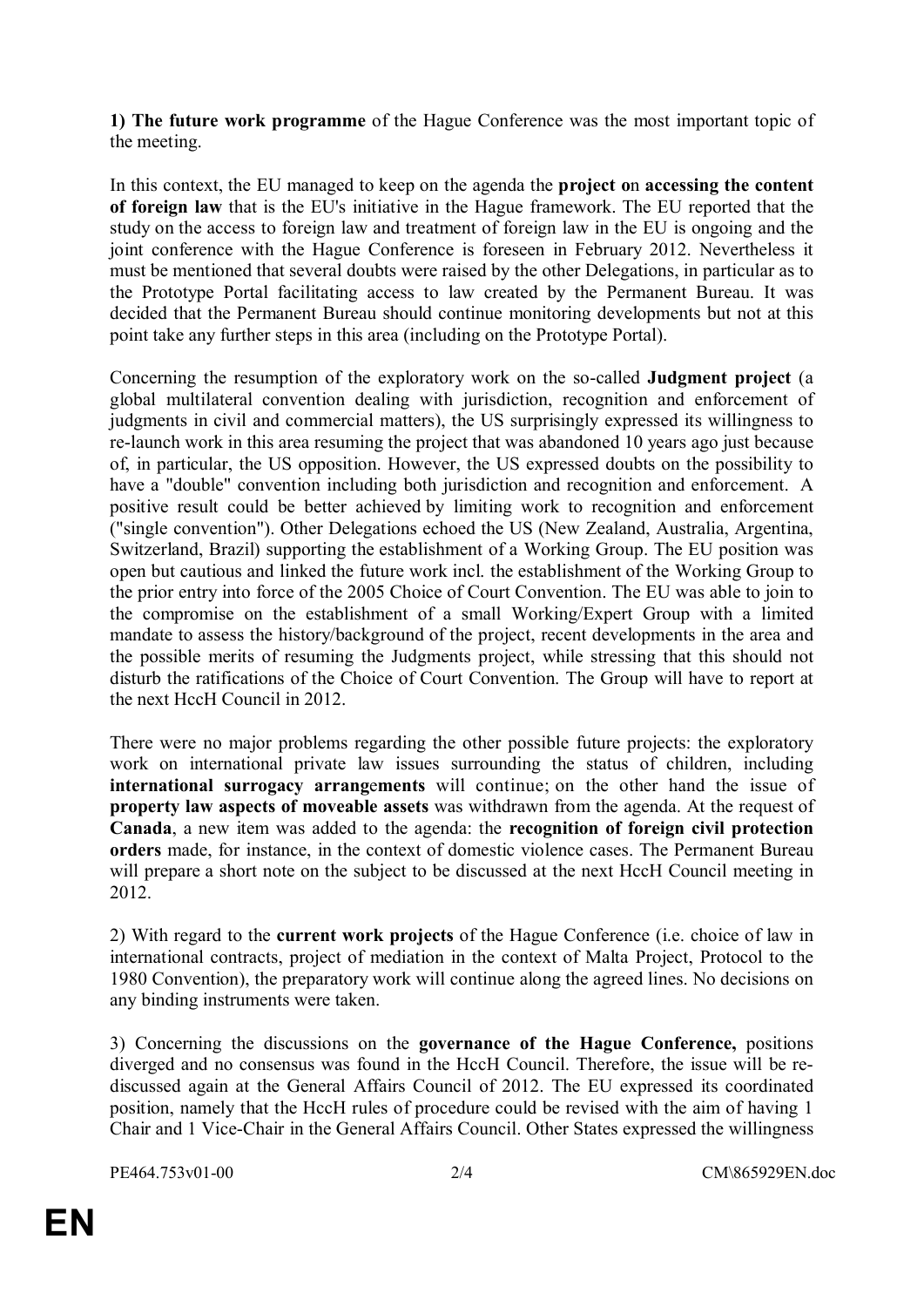to have more Vice-Chairs, possibly representing the different geographic regions. There was also emphasis from a number of Delegations that having Vice Chair(s) does not address the problem at issue, i.e. the engagement of State parties in the Hague Conference work. Opinions remained different, even if the discussions were close to reaching consensus. Canada, Japan, Switzerland, China stated that in this situation discussions should be resumed next year. The above EU positions were supported by several Delegations such as Russia, USA, and Israel.

The HccH Council agreed that an open-ended **Working Group on the technical assistance** will be established.

4) The ceremony of **signature of the 2007 Maintenance Convention by the EU** took place**. Norway** deposited its instrument of **ratification** for the same Convention. Andorra acceded to the 1973 Convention on recognition and enforcement of Maintenance Obligations and to the 1993 Convention on Inter-country adoption; Costa Rica acceded to the 1961 Apostille **Convention** 

With kind regards,

*Salla Saastamoinen*

Members might also wish to consult the following documents of the Hague Conference:

- **– Preliminary Document No 4:** Revised draft Practical Handbook on the *Hague Convention of 19 October 1996 on Jurisdiction, Applicable Law, Recognition, Enforcement and Co-operation in Respect of Parental Responsibility and Measures for the Protection of Children* – April 2011;
- **– Preliminary Document No 5:** Draft Guide to Good Practice on Mediation under the *Hague Convention of 25 October 1980 on the Civil Aspects of International Child Abduction* – Part V – Mediation – April 2011.

French versions are available at:

- **– Document préliminaire No 4 :** Projet révisé du Manuel pratique sur la *Convention de La Haye du 19 octobre 1996 concernant la compétence, la loi applicable, la reconnaissance, l'exécution et la coopération en matière de responsabilité parentale et de mesures de protection des enfants* – avril 2011 ;
- **– Document préliminaire No 5 :** Projet de Guide de bonnes pratiques en vertu de la *Convention de La Haye du 25 octobre 1980 sur les aspects civils de l'enlèvement international d'enfants* – cinquième partie – médiation – avril 2011.

CM\865929EN.doc 3/4 PE464.753v01-00